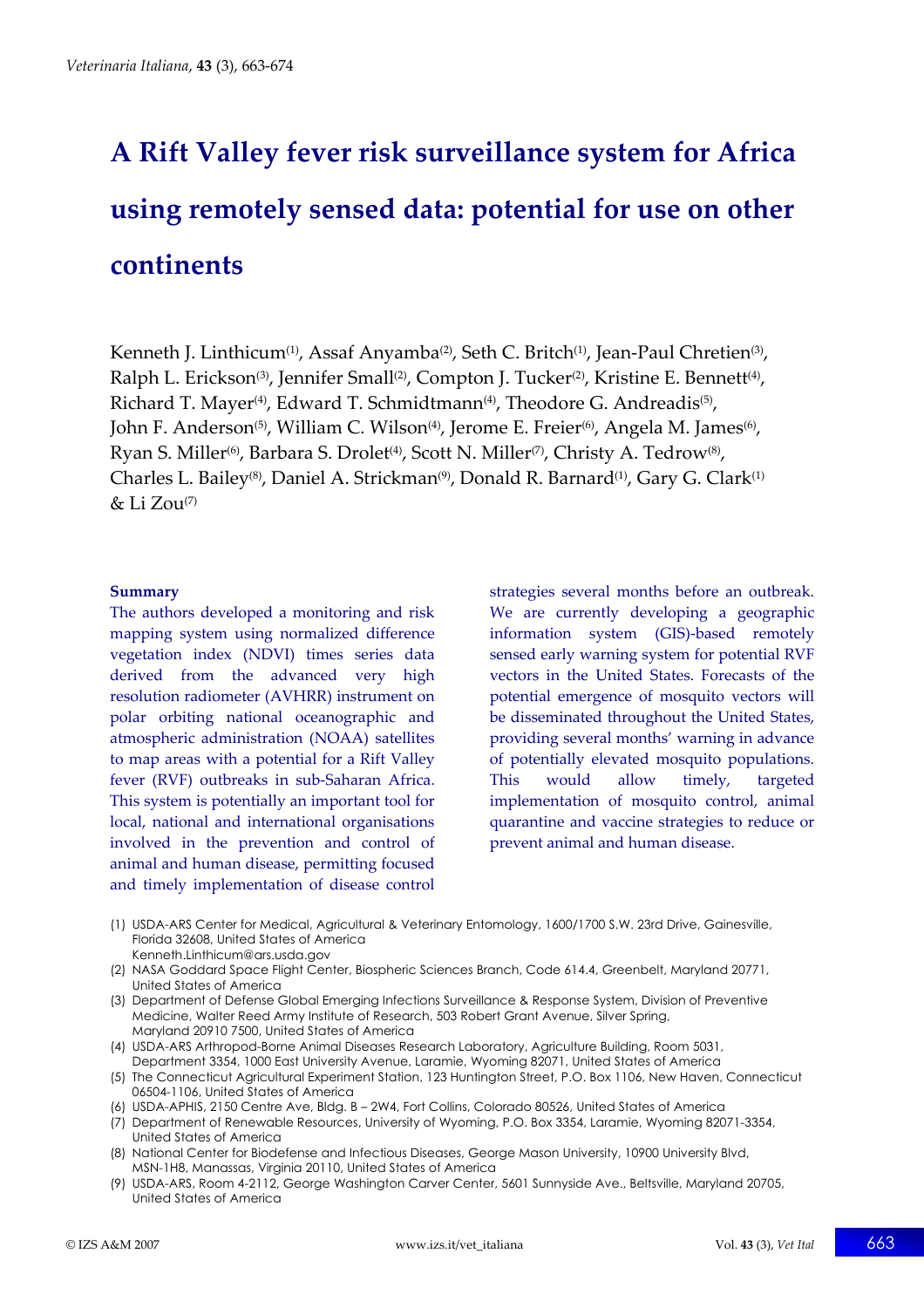#### **Keywords**

Africa, Early warning, Rift Valley fever, Mosquito vectors, Targeted implementation, Geographic information system, Global surveillance, United States of America.

# **Un sistema di sorveglianza sul rischio di insorgenza della febbre della Valle del Rift per l'Africa costruito mediante dati di telerilevamento: uso potenziale in altri continenti**

#### **Riassunto**

*Gli autori sviluppano un sistema di monitoraggio e mappatura del rischio utilizzando serie di dati temporali derivanti dalle differenze dell'indice normalizzato di vegetazione (NDVI) forniti dai radiometri e dagli strumenti ad altissima risoluzione presenti sui satelliti orbitanti sull'orbita polare appartenenti all'ufficio nazionale per l'oceanografia e lo studio dell'atmosfera (NOAA) con l'obiettivo di costruire mappe che identificano potenziali aree di insorgenza di focolai di febbre della valle del Rift nell'Africa sub-sahariana. Questo sistema è potenzialmente un importante strumento per le organizzazioni locali, nazionali ed internazionali coinvolte nella prevenzione e nel controllo delle malattie umane ed animali poiché permette di implementare le strategie di controllo in maniera tempestiva e focalizzata già alcuni mesi prima dell'insorgenza di un focolaio. Attualmente si sta sviluppando un sistema di allerta rapido basato su un sistema informativo geografico per i potenziali vettori della febbre della valle del Rift negli Stati Uniti. Questo sistema è in grado di fornire previsioni sulla potenziale emergenza di specie di zanzare vettori su tutto il territorio degli Stati Uniti, allertando con molti mesi di anticipo le autorità competenti sui potenziali incrementi di popolazione delle zanzare. Ciò dovrebbe consentire l'implementazione tempestiva e mirata dei sistemi di controllo delle zanzare, di quarantena per gli animali e delle strategie vaccinali al fine di prevenire l'insorgenza di patologie sia nell'uomo sia negli animali nonché di limitarne la diffusione.* 

A Rift Valley fever risk surveillance system for Africa Kenneth J. Linthicum, Assaf Anyamba, Seth C. Britch, Jean-Paul Chretien, using remotely sensed data: potential for use on other continents Ralph L. Erickson, Jennifer Small, Compton J. Tucker, Kristine E. Bennett, Richard T. Mayer, Edward T. Schmidtmann, *et al.*

#### **Parole chiave**

Africa, Allerta precoce, Febbre della valle del Rift, implementazione targettizzata, Sistema informativo geografico, Sorveglianza globale, Stati Uniti d'America, Zanzare vettori.

## **Introduction**

Rift Valley fever (RVF) is a mosquito-borne viral disease with pronounced health and economic impacts in domestic animal and human populations in much of sub-Saharan Africa (15). The disease causes high mortality and abortion in domestic animals and morbidity (ranging from fever to ocular, meningoencephalitis, and haemorrhagic disease) and mortality (case mortality rate of 0.2-5%) in humans. RVF epizootics and epidemics are closely linked to the occurrence of the warm phase of the *El Niño*/Southern Oscillation (ENSO) phenomenon (13). We have developed a monitoring and risk mapping system − using normalized difference vegetation index (NDVI) times series data derived from the advanced very high resolution radiometer (AVHRR) instrument on polar orbiting National Oceanographic and Atmospheric Administration (NOAA) satellites − to map areas with a potential for a RVF outbreak (1). This forecasting system operates in near-real time with a three-month lead to predict monthly RVF risk (3, 13). It offers an opportunity to identify eco-climatic conditions associated with disease outbreaks over a large area (24)**.** This system is potentially an important tool for local, national and international organisations involved in the prevention and control of animal and human disease. It permits focused and timely implementation of disease control strategies several months in anticipation of an outbreak.

The RVF outbreak on the west coast of the Arabian Peninsula in 2000 demonstrated that regions other than those in sub-Saharan Africa might be at risk of RVF (6). The forecasting system developed for Africa has been modified to include the Arabian Peninsula, and can potentially be adapted to assess the risk of RVF and other arthropod-borne disease outbreaks in new ecological settings (2).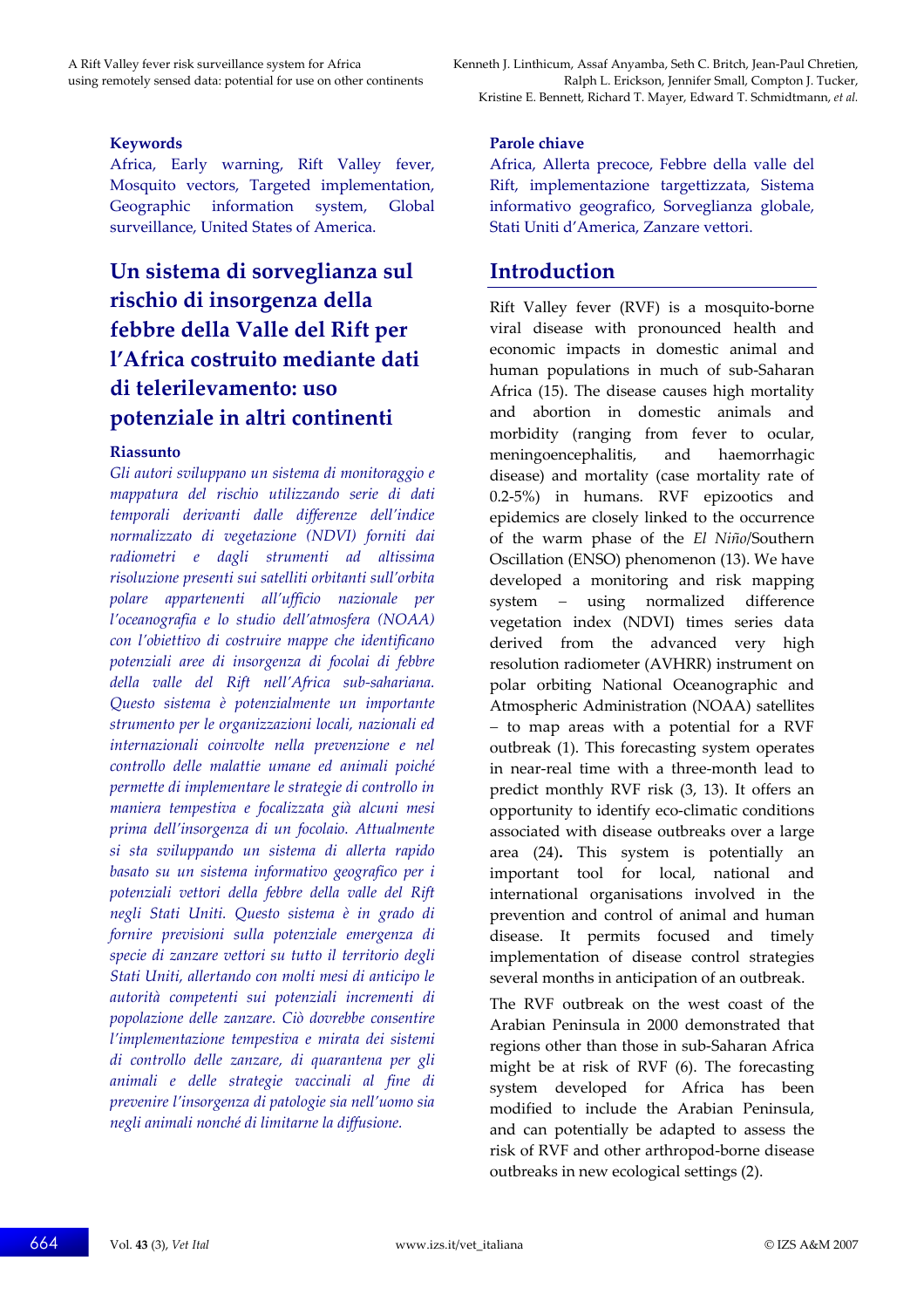In order to enhance disease surveillance and forecasting, we are currently developing a geographic information system (GIS)-based early warning system for RVF vectors in the United States, based on the African model. Mosquito surveillance data collected by mosquito control and public health agencies, and climate data derived from satellite measurements and terrestrial weather stations, are being compiled in a GIS system for this task. Potential disease transmission patterns will be predicted, based on the quantitative relationship between the activity of potential RVF mosquito vectors and local and global climate indicators. Spatial and temporal statistics are used to evaluate associations between climate and predicted mosquito densities. Risk maps will be generated to inform vector control agencies. These will be disseminated throughout the United States, providing several months warning before conditions are suitable for elevated populations of potential RVF mosquito vectors. This will permit timely, targeted implementation of mosquito control, animal quarantine and vaccine strategies to reduce or prevent animal and human disease, should RVF virus enter the United States. The infrastructure and systems we develop in preparation for RVF can be laterally transferred to inform strategies against any other introduced mosquito-borne disease threats.

# **Methods**

Identification of geographic areas at risk of RVF outbreaks is based on ecological interactions involving host animals, vector arthropods, the virus and the biological and physical environment. In developing our RVF risk model for Africa we considered the dynamics of mosquito species succession in flooded habitats (12). Next, we identified areas − where historic RVF outbreaks have occurred − with substantial interannual vegetation (as shown by NDVI) variability. Then we determined where in these areas there were persistent positive NDVI anomalies during the rainy season associated with above normal rainfall. We selected high-risk time periods based on sea surface temperature (SST) anomalies in region 3.4 of the equatorial eastern Pacific (NINO 3.4) and in the equatorial western Indian Ocean (WIO), representing *El Niño* and *La Niña* periods (Fig. 1). Finally, we evaluated how periods with significant above or below departures in SSTs correlate with above or below normal NDVI in East Africa.



#### Fiaure 1

NINO 3.4 SST anomalies (red line) and WIO SST anomalies (blue line) SSTs elevated for 1982- 1983 corresponding to Rift Valley fever virus transmission in East Africa, elevated WIO SSTs (blue line) elevated for 1988-1989 corresponding to localised RVF virus transmission in central Kenya and concurrent elevated NINO 3.4 (red line) and WIO (blue line) SSTs for 1997-1998 corresponding to extensive RVF virus transmission in East Africa

We used the following procedures to identify regions at elevated risk of a RVF outbreak (1):

- Create a long-term NDVI based climatology describing vegetation patterns for the entire African continent, at an 8 km spatial resolution, by calculating the mean NDVI for July 1981 to July 2000 (22).
- Develop a map of savannah complexes in Africa with a mean NDVI value between 0.15 and 0.40, corresponding to a mean yearly rainfall of 200-800 mm. These are primarily the regions where RVF outbreaks have been described (17). This product (a savannah mask) omits tropical forest, desert and some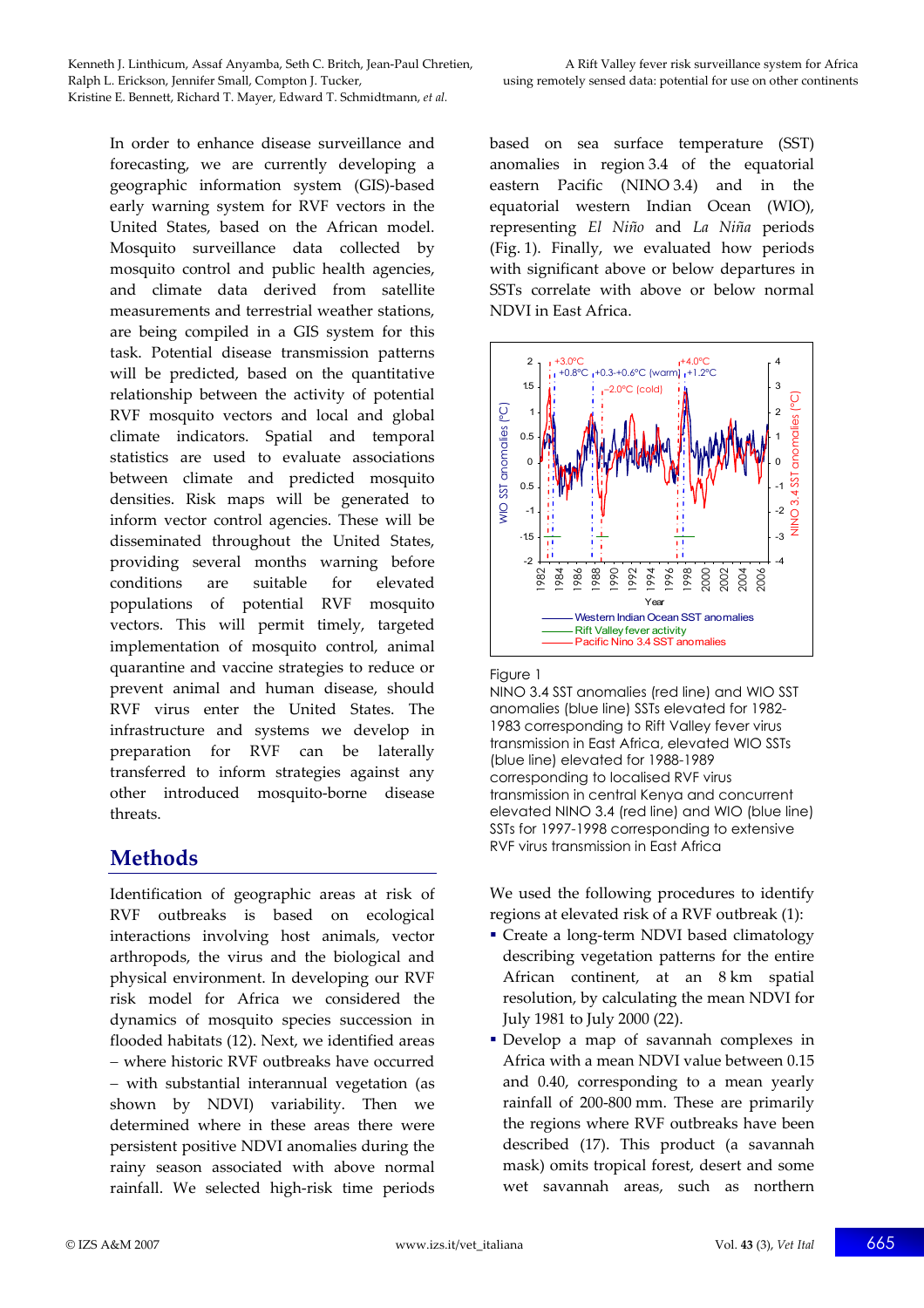Zambia, and has been adjusted to include areas in the Nile River Valley and the Arabian Peninsula where RVF expanded its range in 1977 (17) and 2000 (6), respectively. This savannah mask includes areas that are likely to have RVF epizootics/epidemics.

- Calculate NDVI monthly anomalies. expressed and mapped as percent deviation of monthly values from the long-term mean value for each pixel in the savannah mask of continental Africa.
- Define areas at risk of RVF. Risk is defined as a persistent positive anomaly >0.025 NDVI units for any three consecutive months for any pixel within the savannah mask. Then identify all pixels with a mean monthly positive anomaly exceeding 0.1 NDVI units, a value observed in East Africa during the 1997-1998 RVF epizootic (13).
- Calculate frequency statistics on the number of RVF risk pixels. The savannah mask is divided into three regions (East Africa, South Africa and the Sahel) for analysis and data are expressed as a continuous three-month rolling average for all months (1). The results for the different periods show the highest risk by area coverage. A total of 164 850 pixels, representing 10 550 400 km2, are included in the savannah mask.

## **Results and discussion**

## **Current Rift Valley fever risk assessment system in Africa**

Risk maps are generated and are interpreted in relation to interannual variability patterns in SST anomalies in the WIO and NINO 3.4 regions. RVF risk results are presented as binary images. Areas flagged as red within the savannah mask represent elevated risk for RVF for that period of time (Fig. 2). Areas shown in green are within the RVF endemic mask and show reduced risk. Other areas (shown in yellow), desert and dense tropical forest are not included in the analysis.

In East Africa, the RVF risk model retrospectively detected the last three RVF outbreaks in 1982-1983, 1989 and 1997-1998, and each of these events was correlated to positive SST anomalies. The 1982-1983 outbreak corresponded to a warm ENSO event with peak positive anomalies in the NINO 3.4 and WIO regions of 3.0 and 0.8°C, respectively (Fig. 1). Positive NDVI anomalies persisted for several months and covered most of the semiarid lands of East Africa (Fig. 2).





#### Rift Valley fever risk map, November 1982 to January 1983

Elevated RVF risk depicted in red for much of East Africa was convergent with a RVF epizootic in Kenya during this period

In 1988-1989, warm SST conditions prevailed in the WIO region but the NINO 3.4 changed to cold conditions (Fig. 1). Positive NDVI anomalies persisted in southern African and East Africa. We identified areas of potential RVF risk in north-west Kenya extending to the central Rift Valley region around Lakes Nakuru and Naivasha in Kenya, and other areas of South Africa (Fig. 3). Localised RVF activity in mosquitoes, domestic animals and humans was detected in the area around Lake Naivasha, Kenya (14).

Warming SST conditions commenced during May 1997 in both the WIO and NINO 3.4, reaching a peak of 1.2°C in the WIO and 4.0°C in the NINO 3.4 (Fig. 1). Large areas of East Africa received widespread and heavy rainfall during the short rainy season (September to November 1997) and this rainfall extended into the dry season (December 1997 to February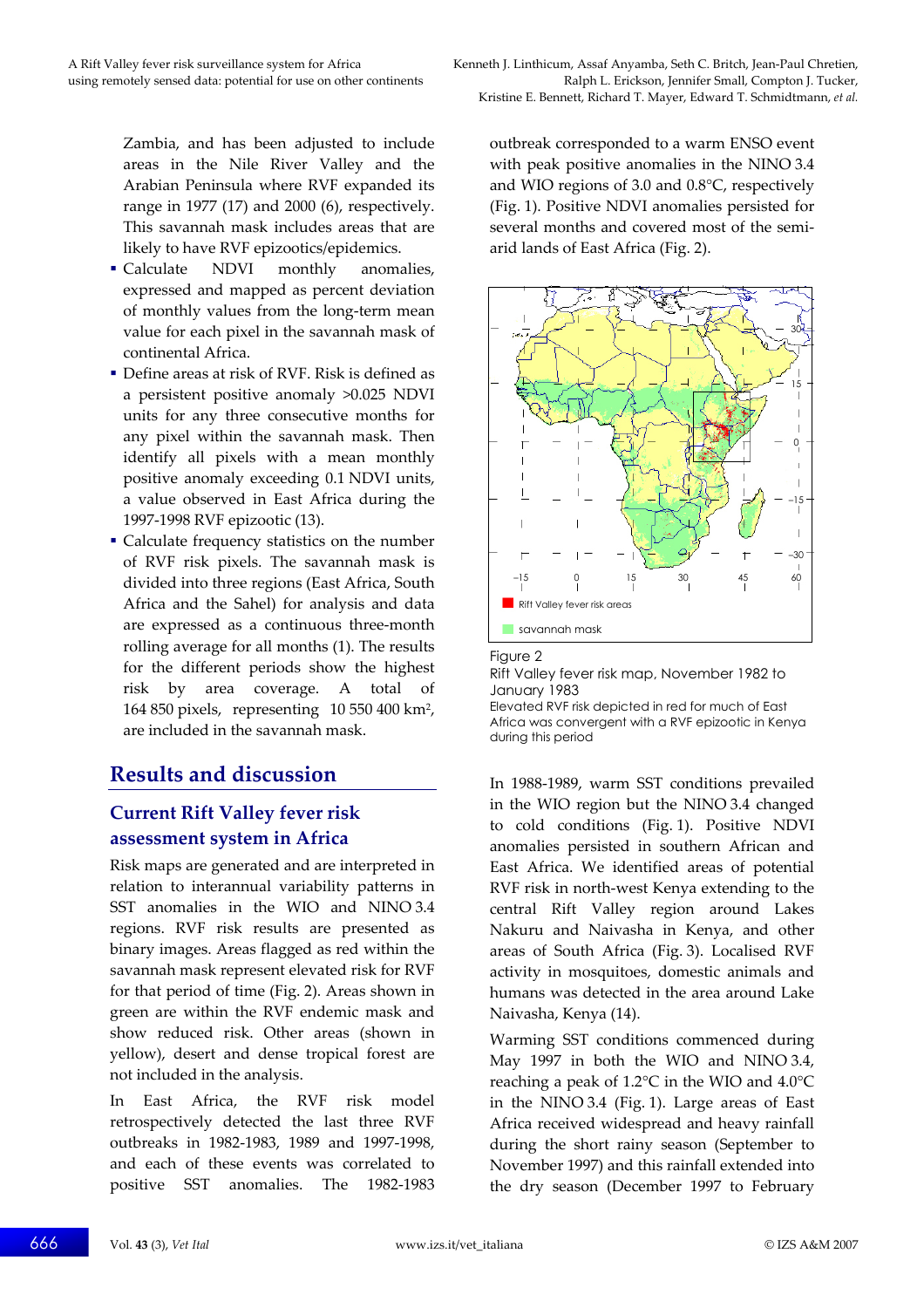1998). Significantly elevated NDVI values occurred in much of East Africa. This led to an increased risk of RVF transmission over an area of 1 280 000 km2, including Kenya, Somalia, Tanzania, Sudan, Uganda and parts of Ethiopia (Fig. 4). The largest RVF outbreak in the last 20 years occurred during this period over the same area identified to be at risk (5).



#### Figure 3

Rift Valley fever risk map for September to November 1988 showing elevated risk in Kenya where a limited RVF epizootic/epidemic occurred near Lake Naivasha

In the Sahel, the largest RVF outbreak in Senegal and Mauritania was detected in 1987; however, limited RVF activity in Senegal in 1993, Burkina Faso in 1983 and the Central African Republic in 1985 was not detected. In southern Africa, elevated RVF activity was detected in Zambia in 1985-1986 but RVF activity between 1982 and 1985 was variable. The initial stages of the RVF outbreak in Madagascar in 1992 were detected.

Currently (November 2006), positive NDVI anomalies 40-60% above normal in East Africa indicate heavy rainfall (Fig. 5). Elevated risk of RVF activity is noted in Somalia in East Africa and in Namibia and Botswana in southern Africa (Fig. 6). It has been 10 years since the 1997-1998 RVF outbreak in East Africa and current elevated rainfall, NDVI and RVF risk suggest that if current conditions persist there

is a high likelihood of another RVF outbreak. We provided the forecast for this outbreak in October and November 2006 (3).



#### Figure 4

Rift Valley fever risk map, December 1997 to February 1998

Elevated RVF risk is depicted in red for much of East Africa

The largest RVF outbreak in the last 20 years occurred during this period covering a large geographic area (1 280 000 km2) of East Africa



#### Figure 5

Normalized difference vegetation index anomalies for November 2006 depicting favourable ecological conditions for mosquito breeding, associated with elevated rainfall in much of East Africa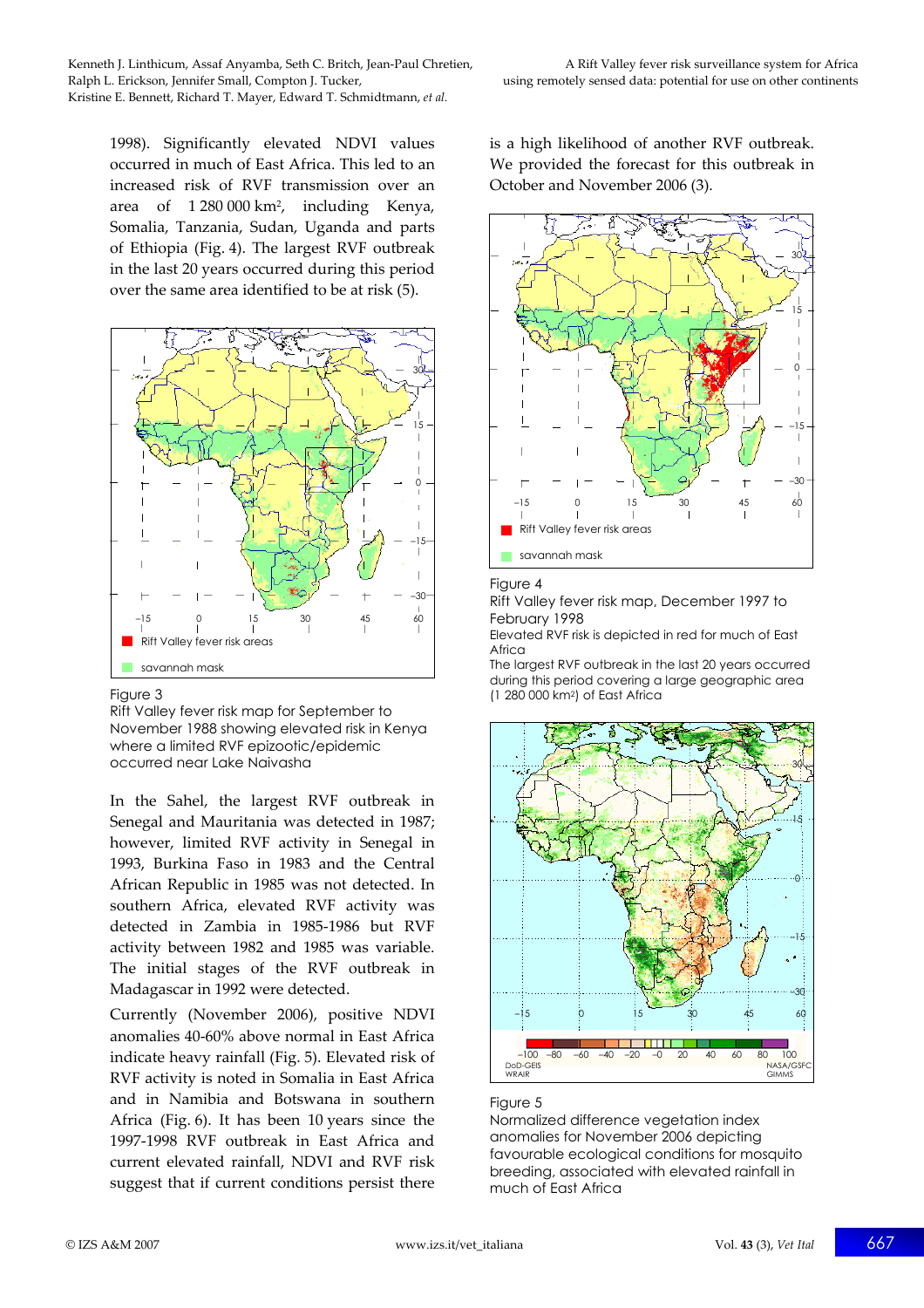The RVF risk model uses population dynamics of mosquito vectors and eco-climatic indicators to reconstruct likely historical patterns of RVF outbreaks and monitor eco-climatic conditions associated with disease outbreaks over large areas with satellite measurements (2). Disease mapping might provide public health authorities with information with which to target disease surveillance and control teams. Targeted response increases efficacy and minimises the cost of surveillance over large areas.



#### Figure 6

Rift Valley fever risk potential map, November 2006

Elevated RVF risk is depicted in red in Somalia, northern Kenya and Namibia, Botswana and South Africa

## **Development of a risk assessment system for potential introduction of Rift Valley fever into the United States**

The documented expansion on RVF range beyond sub-Saharan Africa into Egypt in 1977 (17) and, more recently, the emergence of the disease in Saudi Arabia and Yemen in 2000 (6) makes RVF a possible candidate for further globalisation. Similar to the introduction of West Nile virus (WNV) into the United States in 1999, an introduction of RVF into the United

States would pose a substantial risk to humans, domestic animals and wildlife populations. RVF would also present significant effects on the agricultural and public health communities. The effect on the United States economy, including livestock feed suppliers, health care insurance, the foodservice industry and loss of confidence in the food supply, would be substantial. The bovine spongiform encephalopathy (BSE) outbreak in the United Kingdom in 1986 cost the European Union more than US\$100 billion. The United States had beef-related exports in 2003 of US\$5.7 billion. Additionally, the World Organisation for Animal Health (OIE: Office International des Épizooties) imposes a fouryear trade ban on any country with confirmed RVF transmission and the ban is lifted only after a country is disease-free for six months. It is important to now consider methods for adapting the RVF risk mapping methodologies developed for Africa to other regions of the world. Below we describe the process being developed in the United States.

## **The United States early warning system for potential mosquito vectors of Rift Valley fever**

The rapid spread of WNV showed how rapidly an exotic arbovirus could establish in the United States, yet demonstrated our capacity to respond with improved public health, vector/virus surveillance and control, agency coordination and public education. However, there is more that can be done with respect to mosquito vector surveillance in the United States and we are developing a GISbased early warning system for potential vectors of RVF. In Africa, remotely sensed climate data are routinely and successfully used to flag areas at high risk of vector outbreaks and thus identify RVF epizootics at their earliest stage (1, 3, 13). We are developing a companion approach in the United States, but RVF is not present in the United States and there is no historical climate precedent for RVF outbreaks. We are instead looking at the predictive power of climate to inform us of population dynamics of potential RVF mosquito vectors. Population dynamics, such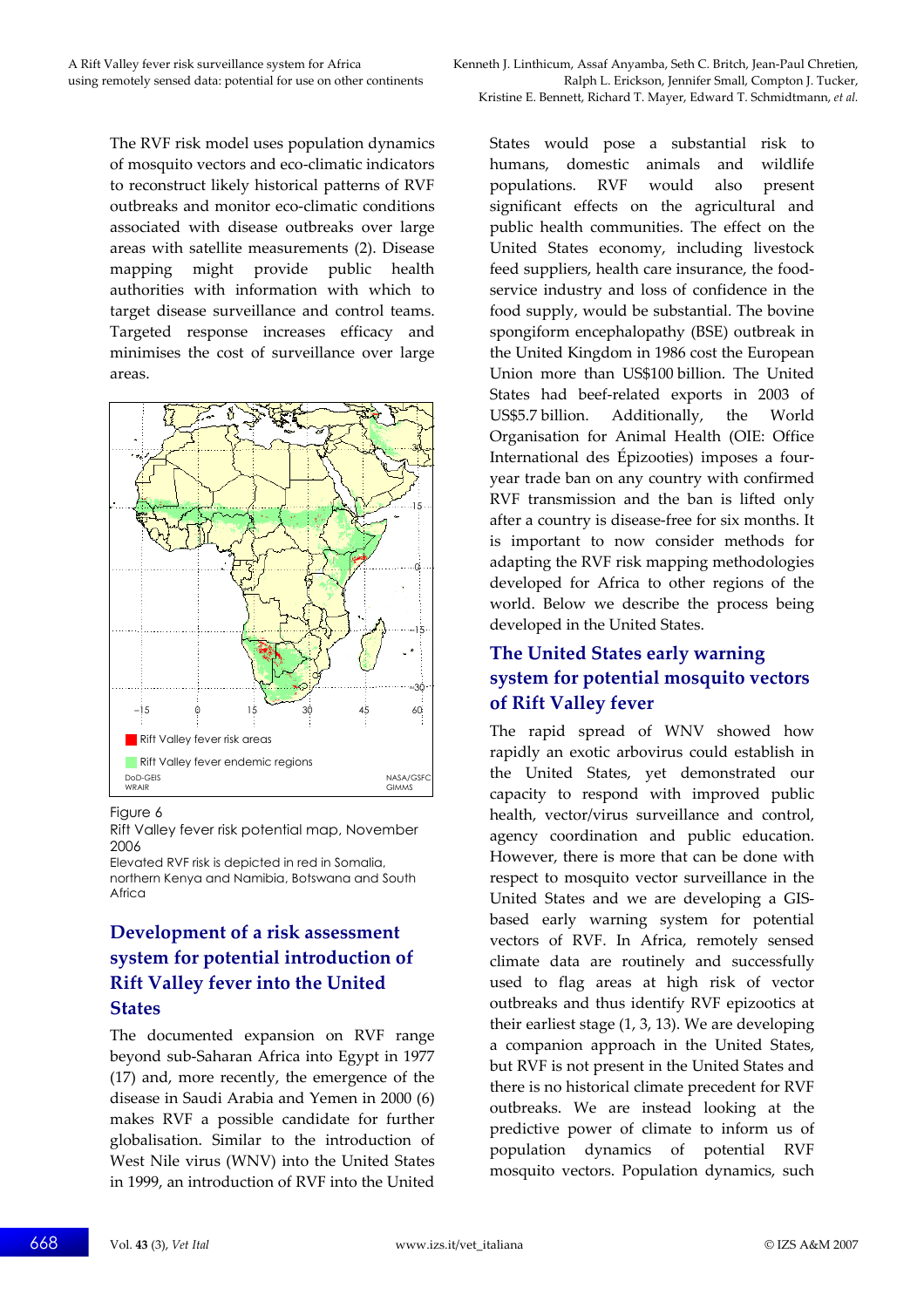as the timing, distribution and abundance of competent mosquito vectors, are critical factors in the risk of spread of an introduced mosquito-borne pathogen like RVF. Risk is compounded with biogeographic interactions of the pathogen, its vectors and susceptible human, livestock and wildlife populations.

Our ability to predict the distribution, timing and abundance of a vector population hinges on unique biogeographic linkages between the species and its environment. A mosquito species in the United States, such as *Aedes vexans*, has an overall range estimated by a maximum polygon enclosing all observation points derived from field collections (8). This polygon is not an optimal representation of the environment's temporal and spatial patchiness that drives distributions of organisms. The actual range is in fact a mosaic of patches environmentally appropriate for that species. The species can be thought of as divided into populations occupying these patches. The relationship between a mosquito species and its environment – based on snapshot measurements – are frequently used to provide a habitat suitability index from which predictions of future distributions can be made (9, 11, 21). However, analysis of long-term climate-species relationships may be more powerful. The relative success of a mosquito population over a long-term period of climate variation will give a better picture of the full range of climate conditions in which a species may survive (4, 7, 10, 16). We are looking at this relationship with long-term mosquito population data and long-term climate data.

## **Mosquito population data**

We have compiled long-term population data from mosquito surveillance records gathered from mosquito and vector control districts (MVCDs) and state public health agencies throughout the United States. This database is a record of historical patterns of mosquito species abundance. Although mosquito population samples are collected from an array of trap types which may sample different elements of mosquito communities, traps are often placed in consistent locations and many have produced data for periods of years to decades to half centuries. Population data for a species are normalized in a monthly index of the mean number of females collected per trap per night, since MVCDs may trap over different time spans in a month. In the GIS, plotted trap location points are linked via attribute tables to the long-term mosquito surveillance database. For the species of interest, data are combined from all traps to create a unique distribution map for a given period of time. The majority of trap data we are evaluating are from Florida, but we have compiled data from several regions around the United States to represent a variety of ecological regions: the north-west (Washington, Oregon, Montana), north-central (Minnesota, Michigan), the north-east (Connecticut, New Jersey), and the south-east (Florida, Georgia, Louisiana). We have also included data gathered from mosquito surveillance across continental United States (CONUS) military bases by the United States Army Center for Health Promotion and Preventive Medicine (USACHPPM). Military bases may be ecological islands amid rapidly changing landscapes and may provide unique insight into climate-mosquito population dynamics, particularly when compared to adjacent civilian trap data. For instance, an outbreak of RVF could easily spread into neighbouring urban or rural areas from military installations and it will be a strategic advantage to have an understanding of mosquito population dynamics in either environment.

## **Climate data**

For more than 25 years, NOAA has maintained satellites that gather United States climate data, providing information on climate for the entire life span of the majority of mosquito traps in the United States. NOAA climate data, such as NDVI gathered by AVHRR satellites (18, 19, 23), provide detailed global coverage in georeferenced raster format suitable for GIS. NDVI is particularly useful for landscape level study of populations since the index captures the combined effects of temperature, humidity, insolation, elevation, soils and precipitation. Figure 7 depicts NDVI values for North America in June 2005. Extensive greening of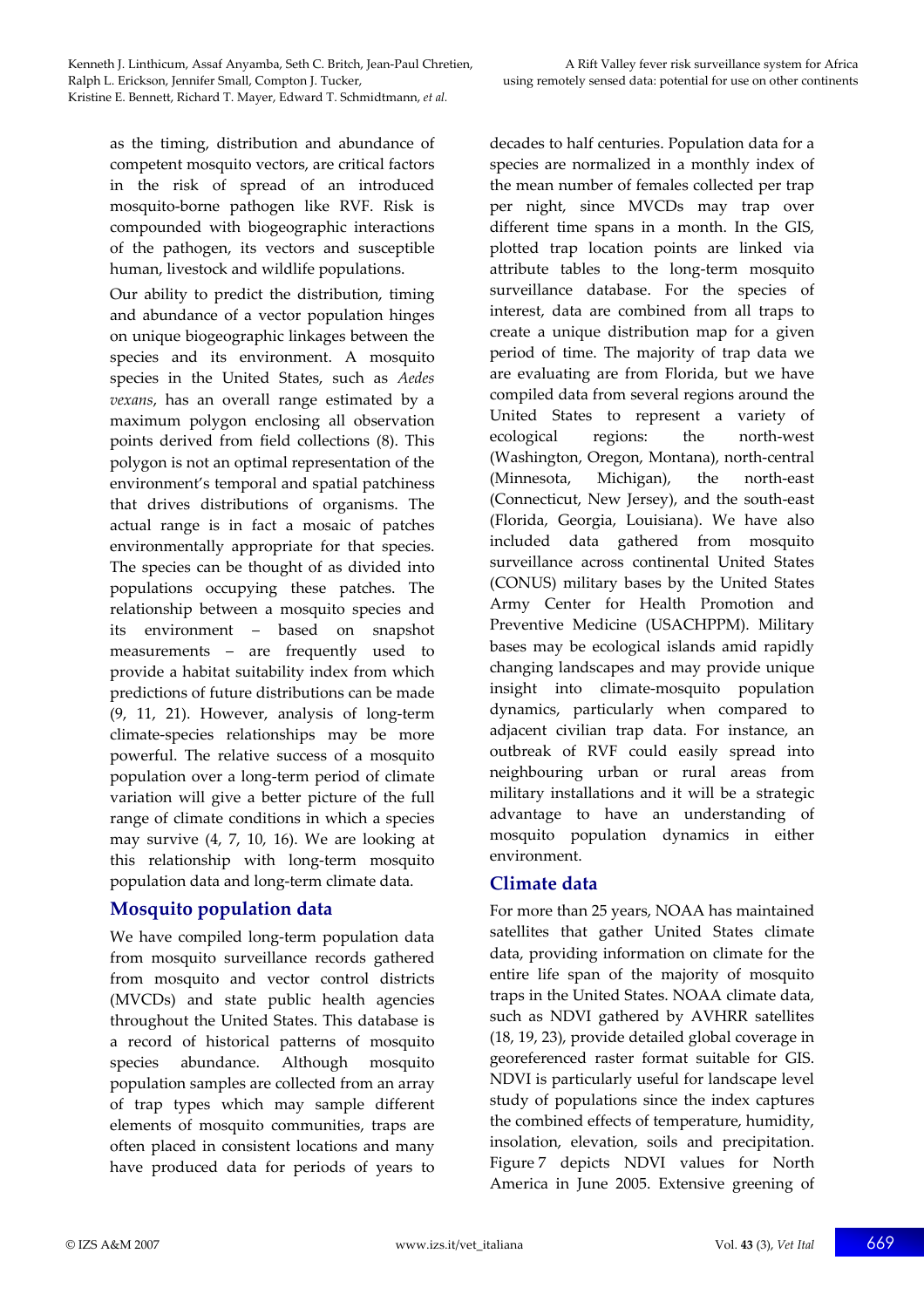most of North America is observed. The coupling of climate and vegetation dynamics enables a single 'greenness' index to be used



Figure 7

Normalized difference vegetation index for North America, June 2005 showing the increased green coverage of vegetation over the continent during early summer

for multiple analyses between populations and component parameters which otherwise may on their own be misleading. By examining monthly NDVI anomalies compared to 25 year means, we can quantitatively describe the greenness of the landscape and the probability of mosquito populations surviving. Figure 8 depicts NDVI anomalies for North America in June 2005. Positive vegetation anomalies are observed in northern Nevada and in a band extending from New Mexico to Canada just east of the continental divide. The 8 km2 NDVI raster cells blur some landscape heterogeneity and mosquito traps sample small areas within those cells. However, if climate-population associations emerge from coarse analyses we will use them as a guide to pursue climatepopulation relationships at progressively finer scales. In addition, since species are sampled at multiple locations, and NDVI anomaly values vary among locations, we have the opportunity to examine population-NDVI relationships within a time period, as well as at single locations across multiple time periods. NOAA has also cultivated a terrestrial nationwide network of cooperative climate

A Rift Valley fever risk surveillance system for Africa Kenneth J. Linthicum, Assaf Anyamba, Seth C. Britch, Jean-Paul Chretien, using remotely sensed data: potential for use on other continents Ralph L. Erickson, Jennifer Small, Compton J. Tucker, Kristine E. Bennett, Richard T. Mayer, Edward T. Schmidtmann, *et al.*

> reporting stations with data up to 100 years old. We may interpolate precipitation or temperature data from terrestrial stations to estimate climate at trap sites where presatellite era mosquito population data exist, and in many cases MVCDs capture their own rainfall data at trap sites.



#### Figure 8

Normalized difference vegetation index anomalies in North America for June 2005 showing above normal vegetation conditions over western United States Anomalies are computed with respect to the 1981- 2003 mean period

## **Approach**

Our first task is to link changes in environmental parameters with changes in vector populations subject to those parameters. Using geographic information technology we are looking for these links at two spatial scales. The first analysis looks at coarse, regional associations between population changes and a single climate parameter measured by satellite remote sensing; the second analysis examines fine scale associations between temporal variation of populations at sample locations and environmental parameters at those locations. Both analyses are facilitated by using a GIS computerised mapping platform for storage, editing, display and temporalspatial statistical analysis of all population and environmental data. By looking at long-term historical relationships between changes in climate and changes in mosquito populations, we will identify environmental factors such as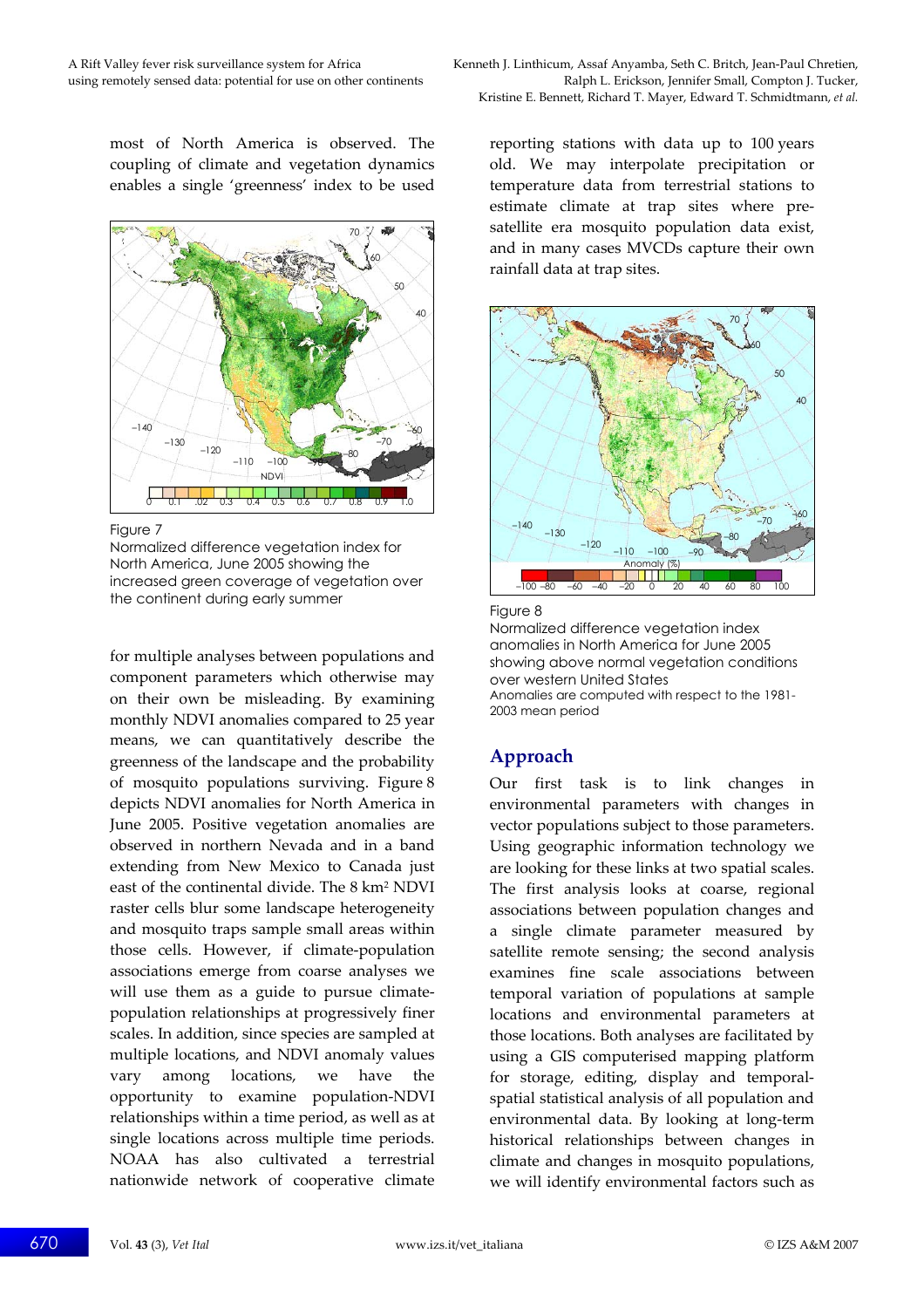temperature and precipitation that can be used to predict the population dynamics of a mosquito species. Specifically, our objective is to build a model that predicts when and where environmental conditions are favourable for the emergence of unusually large mosquito populations. Given that more mosquitoes can increase the risk of dispersal of mosquitoborne pathogens like RVF in humans, livestock and wildlife, these environmentally-based spatial and temporal predictions will drive disease risk maps. If particular climate patterns precede mosquito population changes, an automated GIS and remote sensing system may track climate and provide early warning of areas at risk. This system is the vector early warning GIS (VEW-GIS).

## **Coarse-scale climate-population analyses**

For a vector species of interest, data are pulled up from all traps to create a unique distribution-density map for a given month in the GIS. The GIS is used to calculate mean NDVI values for that month across all sample points from a population, and we plot those NDVI values with population densities. In tandem with NDVI values, we calculate anomaly NDVI values to provide a measure of positive or negative deviation from the 25-year mean value for that month. What follows is a simple qualitative analysis or a simple regression analysis of monthly climatepopulation relationships spanning several years to determine whether relationships exist between increases in populations and increases in greenness or greenness anomalies. Alternatively, plots of population densities and NDVI anomalies could reveal patterns of lag between climate actions and population responses. If relationships do exist, we will examine finer scales of climate and habitat to pinpoint key features that best predict increases or decreases in a population. NDVI may be sufficient to flag areas at risk of elevated vector populations at a scale usable by mosquito control districts or national preparedness agencies. Alternatively, we may find little or no relationships with NDVI. In this case, other global climate indicators, such as the ENSO or finer detail indicators such as

land use change, mosquito control practices, or even major land-falling hurricanes, could be examined.

## **Fine-scale climate-population analyses**

We will use an ecological niche mapping approach to look at fine scale relationships between population sample locations, the species found there (type and abundance), and the unique set of environmental attributes that define that location using DesktopGARP (20) (genetic algorithm for rule-set production). With GARP we will create a temporal series of niche models for each species and with an iterative approach test whether the niche derived at one time period matches that derived at another. The greater number of temporal matches, the greater the confidence that a certain habitat niche – which includes climate as well as an array of landscape features – is greatly predictive of the presence (or possible presence) of a mosquito vector of concern. Niche models developed using longterm analyses can be tested against randomly excluded data, or by restricting model parameters to conditions early in the data period to predict later known values, assessing our ability to tag areas at risk of elevated populations. Also by monitoring the landscape and flagging areas which evolve to possess the features of a species' niche, we can identify areas that may potentially harbour invasive species or vectors that were previously rare or unrecorded. Future GIS analyses will also include climatic factors such as air temperature and degree-day statistics which can affect vector competence and vectorial capacity of potential mosquito vectors of RVF depending on the time and place of introduction of RVF in the United States.

## **Spatial information product: how will the climate-population analyses be used?**

There are two components for strategic implementation of VEW-GIS in minimising the risk of RVF in the United States.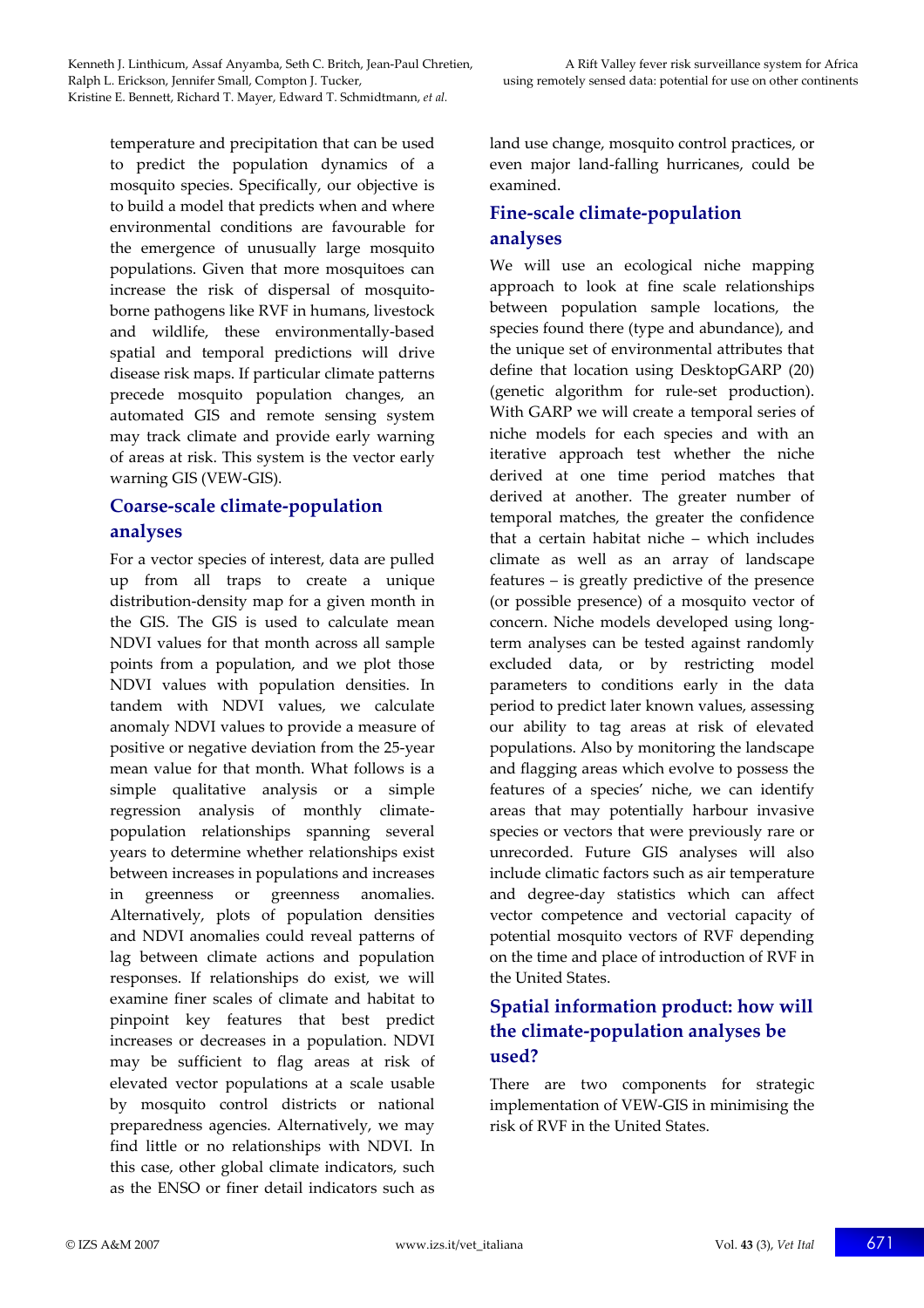### **Component I, Prevention**

Effective prevention depends on monitoring the constellation of favourable conditions needed for RVF to enter the United States, as follows:

- the climate and consequent magnitude of RVF activity in Africa
- reports of RVF activity in Africa and worldwide, and trade and movement of people between the United States and Africa
- the status of candidate vectors, as modelled by VEW-GIS
- the status of likely vertebrate reservoirs at nodes of projected arrival pathways of RVF.

#### **Component II, Preparation**

Preparation is nested within preventive efforts. Effective preparation for response, should RVF be detected in the United States despite prevention, depends on the status of vectors *when* and *where* introduction takes place. The status of candidate RVF mosquito vectors can be assessed by a combination of current surveillance data from mosquito control districts and risk maps produced by VEW-GIS. By developing predictive risk models of where vectors could be at any given time in the United States, we can more efficiently target, mobilise and implement control and containment strategies should RVF actually be detected in the United States.

At its core, the VEW-GIS automated system simply flags regions susceptible to unusually high densities of mosquito vectors. Ideally the products of the VEW-GIS should be part of larger surveillance systems, such as those outlined in the prevention and preparation components. But the VEW-GIS is operational on its own as a clearinghouse of United States mosquito vector data. Mosquito and vector control agencies already integrate data from mosquito population surveillance into daily activities at a local level, but our goal is to synthesise these data at a national level The VEW-GIS predictive index can be integrated into existing surveillance/control measures by MVCDs, or can alert public health communities or other stakeholders (e.g. cattle and sheep producers or wildlife health agencies) that they should take extra measures to protect themselves and their interests. Many states may not perform mosquito surveillance or typically be exposed to elevated populations of pathogen-carrying mosquitoes, but climate can change and new vectors and new pathogens may arrive. Spatially-specific recommendations allow limited resources to be distributed more effectively, for instance freeing some areas from unnecessary blanket precautions by spatially targeting vector control, distribution of vaccines and diagnostics and dissemination of information to stakeholders based on the status of mosquito populations. Since climate in the United States is linked to phenomena such as the ENSO, climate activity elsewhere in the world could be used to estimate risk indices months into the future and provide ample time for preparation and prevention across the United States.

## **Conclusion**

Our current monitoring and risk mapping system – based on NDVI and SST data from AVHRR instruments on polar orbiting NOAA satellites – is effective in assessing the potential spatial and temporal distribution of RVF transmission in Africa, as demonstrated by having predicted the recent RVF outbreak. However, RVF has expanded its distribution beyond the African continent. To prepare for a potential introduction into the United States, we are developing a GIS/remotely sensed early warning system for RVF vectors in the United States using mosquito surveillance data collected by mosquito control and public health agencies, and climate data measured by satellites and terrestrial weather stations. The GIS predicts disease transmission patterns based on the quantitative relationship between mosquito activity and patterns of local and global climate. Linkages between climate and mosquito densities are evaluated with spatial and temporal statistics, generating risk maps to inform vector control agencies. Mosquito prediction information will be disseminated throughout the United States, providing several months warning before conditions are suitable for elevated mosquito populations, permitting targeted implementation of mosquito control, animal quarantine and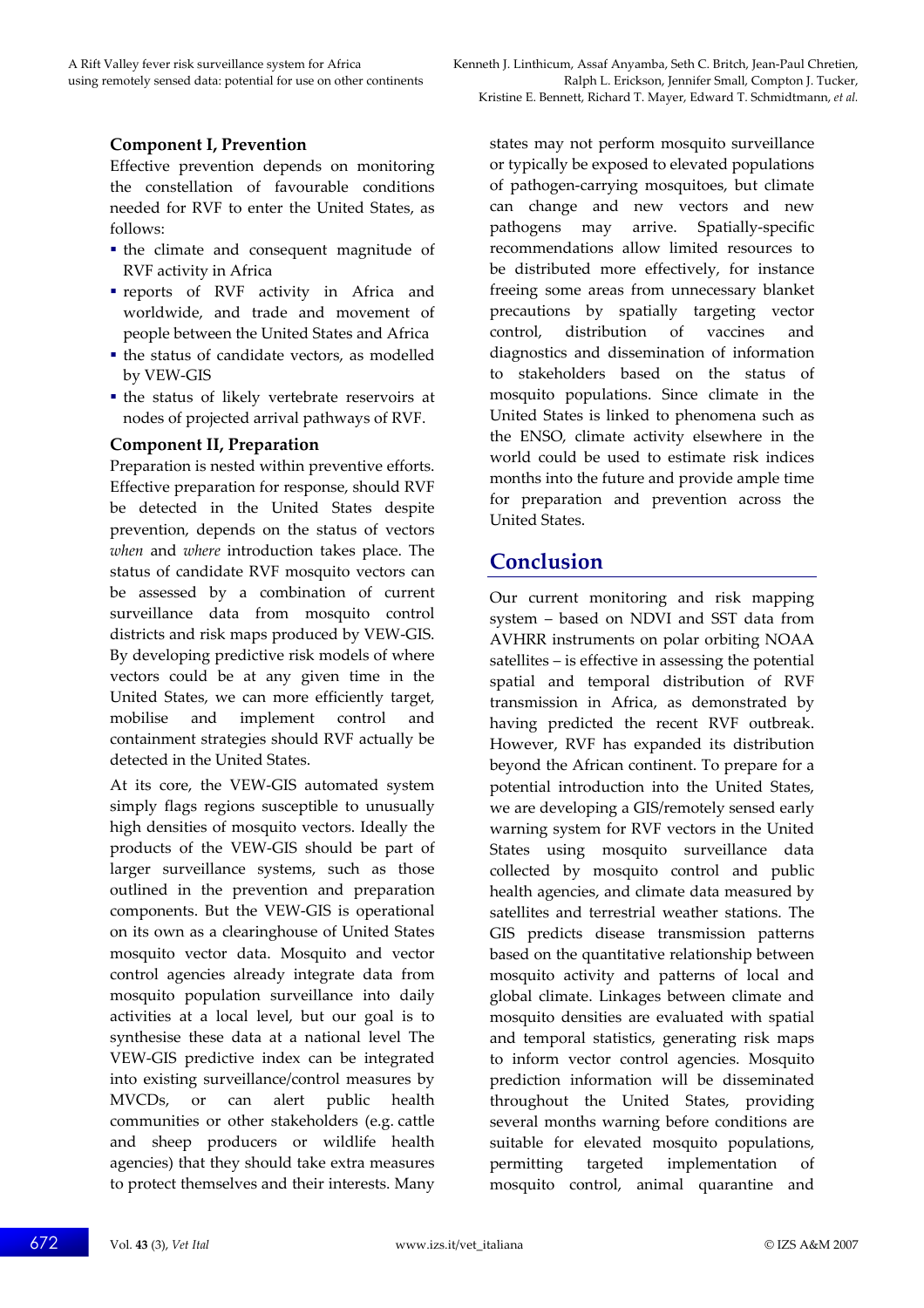vaccine strategies in time to reduce or prevent animal and human disease. Many of the systems we develop in preparation for RVF can be laterally transferred to inform strategies against other mosquito-borne disease threats. Additionally, the methodologies that we are developing for RVF surveillance could be adapted for use in neighbouring countries in North America and elsewhere.

# **Grant support**

This study was supported in part by the Department of Defense Global Emerging Infections Surveillance and Response System (DoD-GEIS).

## **References**

- 1. Anyamba A., Linthicum K. J., Mahoney R., Tucker C.J. & Kelley P.W. 2002. Mapping potential risk of Rift Valley fever outbreaks in African savannas using vegetation index time series data. *Photogram Engineer Remote Sens*, **68**, 137-145.
- 2. Anyamba A., Chretien J-P., Formenty P.B.H., Small J., Tucker C.J., Malone J.L., El Bushra H., Martin V. & Linthicum K.J. 2006. Rift Valley fever potential, Arabian Peninsula [letter]. *Emerg Infect Dis*, **12** (3), 518-520 (www.cdc.gov/ncidod/EID/vol12no03/05-0973.htm accessed on 25 June 2007).
- 3. Anyamba A., Chretien J.-P., Small J., Tucker C.J. & Linthicum K.J. 2006. Developing global climate anomalies suggest potential disease risks for 2006-2007. *IntJ Health Geogr*, **5**, 60 (www.ijhealthgeographics.com/content/5/1/60 accessed on 25 June 2007).
- 4. Beck L.R., Rodriguez M.H., Dister S.W., Rodriguez A.D., Rejmankova E., Ulloa A., Meza R.A., Roberts D.R., Paris J.F., Spanner M.A., Washino R.K., Hacker C. & Legters L.J. 1994. Remote-sensing as a landscape epidemiologic tool to identify villages at high-risk for malaria transmission. *Am J Trop Med Hyg*, **51**, 271-280.
- 5. Centers for Disease Control 1998. Rift Valley fever: East Africa, 1997-1998. *Morb Mortal Wkly Rep*, **47**, 261-264.
- 6. Centers for Disease Control and Prevention. 2000. Outbreak of Rift Valley fever Saudi Arabia, August-October, 2000. *Morb Mortal Wkly Rep*, **49**, 905-908.
- 7. Dale P.E.R., Ritchie S.A., Territo B.M., Morris C.D., Muhar A. & Kay B.H. 1998. An overview of remote sensing and GIS for surveillance of mosquito vector habitats and risk assessment. *J Vector Ecol*, **23**, 54-61.
- 8. Darsie R.F. & Ward R.A. 2005. Identification and geographical distribution of the mosquitoes of North America, north of Mexico. University Press of Florida, Gainesville, 383 pp.
- 9. Estrada-Pena A. 2001. Forecasting habitat suitability for ticks and prevention of tick-borne diseases. *Vet Parasitol*, **98**, 111-132.
- 10. Gleiser R.M., Schelotto G. & Gorla D.E. 2002. Spatial pattern of abundance of the mosquito, *Ochlerotatus albifasciatus*, in relation to habitat characteristics. *Med Vet Entomol,* **16**, 364-371.
- 11. Guerra M., Walker E., Jones C., Paskewitz S., Cortinas M.R., Stancil A., Beck L., Bobo M. & Kitron U. 2002. Predicting the risk of Lyme disease: habitat suitability for *Ixodes scapularis* in the north central United States. *Emerg Infect Dis*, **8**, 289-297.
- 12. Linthicum K.J., Davies F.G., Bailey C.L. & Kairo A. 1984. Mosquito species encountered in a flooded grassland dambo in Kenya. *Mosquito News,* **44**, 228-232.
- 13. Linthicum K.J., Anyamba A., Tucker C.J., Kelley P.W., Myers M.F. & Peters C.J. 1999. Climate and satellite indicators to forecast Rift Valley fever epidemics in Kenya. *Science*, **285**, 397-400.
- 14. Logan T.M., Linthicum K.J. & Ksiazek T.G. 1992. Isolation of Rift Valley fever virus from mosquitoes collected during an outbreak in domestic animals in Kenya. *J Med Entomol*, **28**, 293-295.
- 15. Megan J.M. & Bailey C.L. 1989. Rift Valley fever. *In* The Arboviruses: epidemiology and ecology, Vol. IV (T.P. Monath, ed.). CRC Press Inc., Boca Raton, Florida, 51-76.
- 16. Mellor P.S. & Leake C.J. 2000. Climatic and geographic influences on arboviral infections and vectors, *Rev Sci Tech*, **19**, 41-54.
- 17. Peters C.J. & Linthicum K.J. 1994. Rift Valley fever. *In* Handbook of zoonoses (G.W. Beran, ed.). CRC Press Inc., Boca Raton, Florida, 125-138.
- 18. Pinzon J. 2002. Using HHT to successfully uncouple seasonal and interannual components in remotely sensed data. *In* Proc. 6 th World multiconference on systematics, cybernetics and